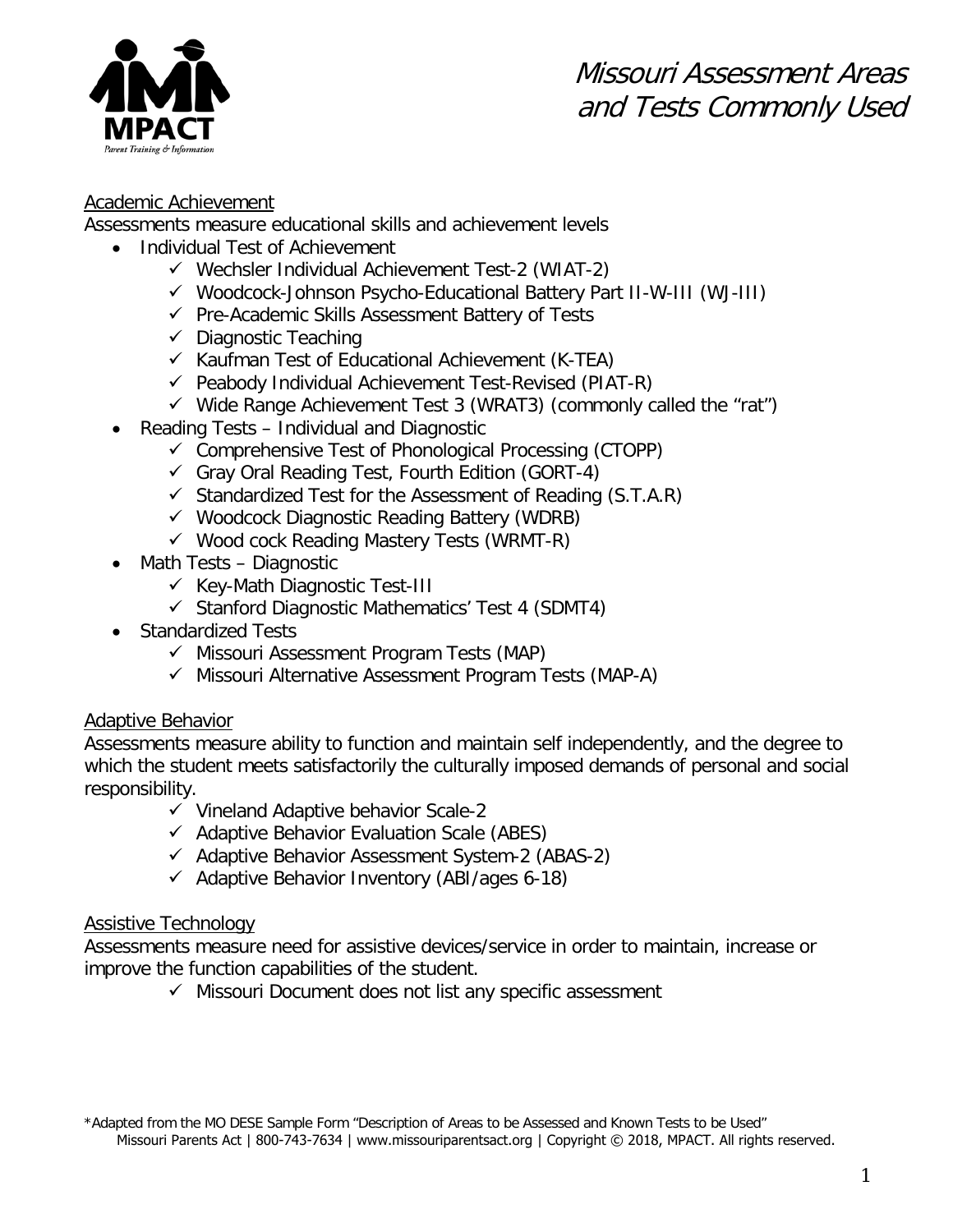

# Missouri Assessment Areas and Tests Commonly Used

# Health/Motor

Assessments measure physiological and neurological conditions including gross and fine motor skills, metabolic functioning, and/or evidence of disease or injury. Assessment may also include laterality, directionality, balance, kinesthetic skills, tactile skills, and ambulatory/postural problems.

- $\checkmark$  Developmental Test of Visual Motor Integration (VMI)
- $\checkmark$  Developmental Test of visual Perception (revised) (DTVP-2)
- $\checkmark$  Profession evaluation by a Physical Therapist or an Occupational Therapist

# **Hearing**

Assessments measure hearing acuity for pure-tones and speech, middle ear function, central auditory processing skill and the need for/use of amplification systems.

- $\checkmark$  Professional evaluation by qualified medical personnel
- $\checkmark$  Audiometer

# Intellectual/Cognitive

Assessments measure general mental abilities including specific strengths and weaknesses, and sensory perceptual learning processes.

- Verbal Assessments
	- $\checkmark$  Stanford-Binet Intelligence Scale (SB-V)
	- $\checkmark$  Wechsler Intelligence Scales
		- Wechsler Preschool and Primary Scale of Intelligence (WPPSI/ages 3-7)
		- Wechsler Intelligence Scale for Children (WISC-IV/ages 6-16)
		- Wechsler Abbreviated Scale of Intelligence (WASI/ages 6-89)
		- Wechsler Adult Intelligence Scale (W AIS-IV/>16 years old)
	- $\checkmark$  Woodcock-Johnson Tests of Cognitive Abilities (WJ-III)
- Nonverbal Assessments
	- $\checkmark$  Comprehensive Test of Nonverbal Intelligence,  $2^{nd}$  Edition (CTON-2)
	- $\checkmark$  Leiter International Performance Scale-Revised (Leiter-R)
	- $\checkmark$  Test of Nonverbal Intelligence-3 (TONI-3)
	- $\checkmark$  Peabody Picture Vocabulary Test-III (PPVT-III)

## Social/Emotional/Behavioral

Assessments measure social/emotional/behavioral development in relation to interpersonal relationships, and self.

- $\checkmark$  Behavior Evaluation Scale (BES, BES-II)
- $\checkmark$  Behavior Assessment System for Children (I or II) (BASC/ages 4-18)
- $\checkmark$  Child Behavior Checklist (CBCL/ages 4-18)
- $\checkmark$  Systematic Screening for Behavior Disorders (SSBD)
- $\checkmark$  Walker-McConnell Scale of Social Competence and School Adjustment (W-M)